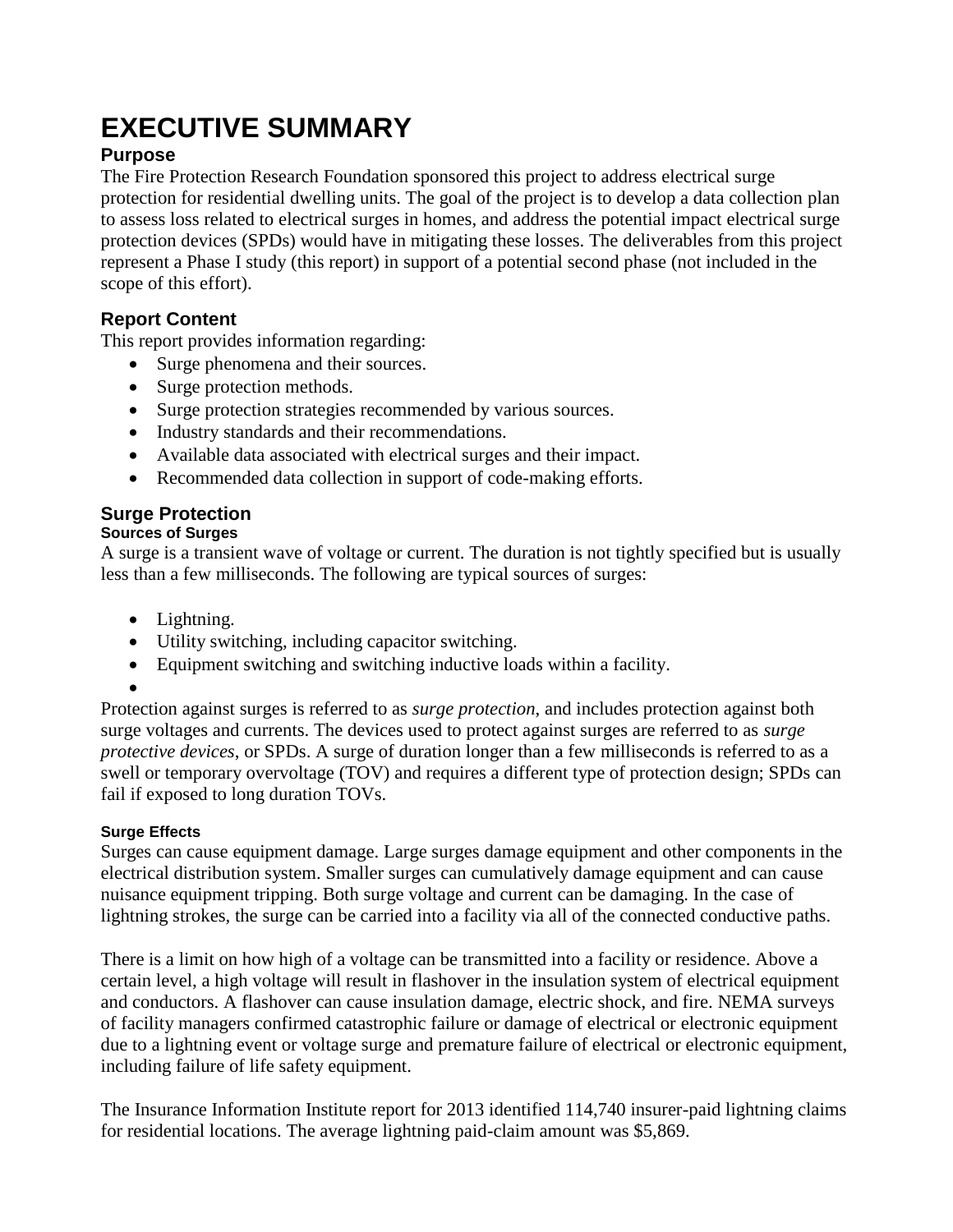#### **Residential Surge Protection**

Residential surge protection has long been viewed as an important safety consideration and guidance has been issued by IEEE and NIST to help homeowners protect their house and its contents. This protection has often been described as being similar to an insurance policy, partly because there is not an NFPA code requirement for SPD installation in residences. Today's residences often contain electronic equipment throughout, including appliances, computers, security systems, life safety equipment, automation systems for internet-enabled applications, and home entertainment systems.

## **Industry Standards**

SPDs are routinely used in facilities that are potentially exposed to voltage or current surges from nearby lightning, utility switching, or other sources; and there are many manufacturers of SPDs and these manufacturers often offer guidance regarding SPD installation ratings and recommended applications. However, industry codes and standards provide limited guidance regarding selection, rating, and application.

One limitation with surge protection design is that there is no industry standard that describes what is an acceptable level of surge protection for standard facilities or residential locations. Although industry codes and standards are available that establish standardized surge criteria and assist with the application of specific surge protector types, these standards do not provide adequate design guidance that ensures a facility is properly protected against surges. There is no existing industry guidance for surge protection of residential facilities. Refer to Section 3 for an overview of the available industry standards.

## **Data Acquisition Plan**

#### **Surge Data and Its Effects**

Lightning strokes, either direct, nearby, or some distance away can cause voltage and current surges into a facility. Information is available regarding lightning strokes and their intensity. But, less information is available regarding the extent to which these surges are transmitted into commercial facilities, industrial facilities, or residences. Section 4.2 describes the difficulty associated with obtaining this data.

#### **Available Data**

Vaisala owns and operates the National Lightning Detection Network (NLDN) that provides accurate lightning data information across the USA. And, Vaisala can provide lightning location reports that provide individual cloud-to-ground lightning strikes and the intensity of strike at a specific location on the date of loss. This capability represents the largest and most complete source of lightning surge location and intensity.

Data for lightning surges that extend to the inside of facilities is not readily available. Published papers and IEEE C62.41.1 provide information regarding the expected surge levels within a facility or residence, but extensive data is not available.

Switching-related surge data, either internally or externally generated, is sparse. The added difficulty with this data is that these surges often do not cause immediate failure of electrical and electronic equipment; the damage occurs as a cumulative effect. The largest documented source of surge effects is contained within the insurance claim documents for damage caused by surges. The Insurance Information Institute in collaboration with State Farm® produces annual reports of insurance claims associated with lightning-induced damage.